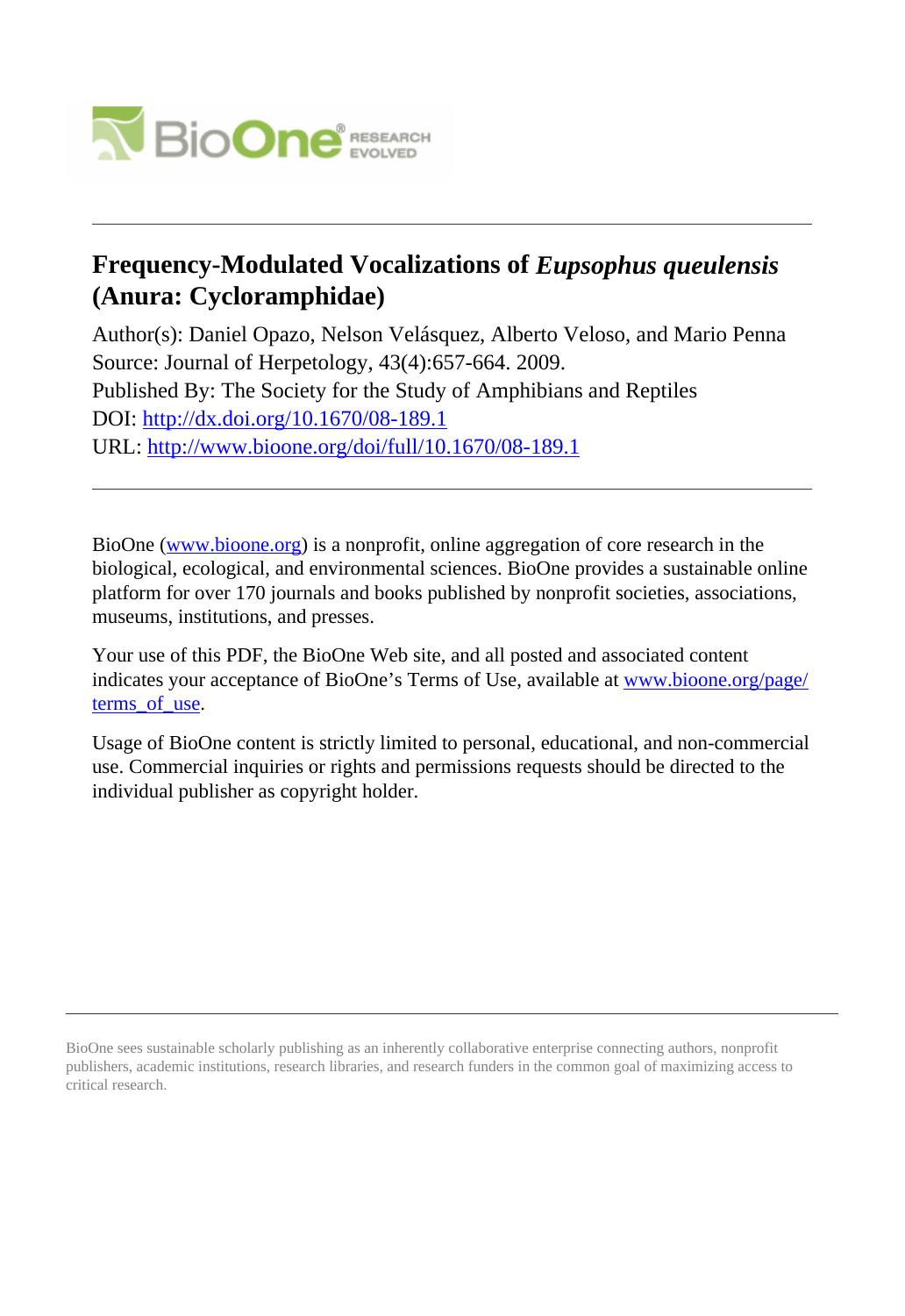# Frequency-Modulated Vocalizations of Eupsophus queulensis (Anura: Cycloramphidae)

DANIEL OPAZO, $^1$  Nelson Velásquez, $^1$  Alberto Veloso, $^2$  and Mario Penna $^{1,3}$ 

#### <sup>1</sup>Programa de Fisiología y Biofísica, Facultad de Medicina, Universidad de Chile, Casilla 70005, Correo 7, Santiago, Chile<br><sup>2</sup>Departamento de Ciencias Ecologíase, Facultad de Ciencias, Universidad de Chile, Santiago, Chil  $^{2}$ Departamento de Ciencias Ecologicas, Facultad de Ciencias, Universidad de Chile, Santiago, Chile

ABSTRACT.—The advertisment calls of the recently described frog Eupsophus queulensis (Cycloramphidae) are analyzed, based on recordings of seven males. Eupsophus queulensis emits an advertisment call consisting of a harmonic-rich frequency modulated note, with dominant second and third harmonics. The temporal parameters of the calls had large intra- and interindividual variation relative to the spectral parameters. The frequency modulations follow four different patterns, as described previously for Eupsophus calcaratus and Eupsophus roseus. Individual frogs produce calls having different frequency modulation patterns, and the proportions of each pattern vary individually. A discriminant analysis positions the calls of E. queulensis closer to E. roseus than to E. calcaratus, which is congruent with the geographic and phylogenetic affinities, as well as with the relative body sizes of these taxa.

Anurans have been used as models for acoustic communication studies because of their limited vocal repertoires and the stereotyped responses that these signals evoke as compared to birds and mammals (Gerhardt and Huber, 2002). However, recent work has reported rich vocal repertoires and complex vocalization patterns for some anuran species. For example, males of the endemic Madagascar Treefrog, Boophis madagascariensis, have a hyperextended vocal repertoire, with 28 call types differing both in temporal and spectral features (Narins et al., 2000). The Chinese frog, Amolops tormotus, produces vocalizations having high individual variability with conspicuous frequency modulations, including ultrasonic components, which expand the frequency range formerly attributed to anuran sound communication (Feng et al., 2002, 2006).

Various studies have shown that anuran advertisement calls are modified during interactions with conspecific or heterospecific neighbors (e.g. López et al., 1988; Wells, 1988; Schwartz et al., 2002) and when confronted with abiotic sources of acoustic interference (Narins, 1982; Dubois and Martens, 1984; Penna et al., 2005). In particular, species inhabiting stream environments having high noise levels produce calls containing high frequencies beyond the noise spectral range or remarkable frequency modulations (Penna et al., 1983; Dubois and Martens, 1984; Feng et al., 2002).

Frog species of the cycloramphid genus Eupsophus, endemic inhabitants of stream envi-

ronments in the South American temperate forest, are divided in the Vertebralis and Roseus groups (Formas, 1991; Formas et al., 1992; Cuevas and Formas, 1996), with species of the Roseus group producing frequency-modulated advertisement calls (Formas, 1985; Penna and Veloso, 1990; Formas and Brieva, 1994). Márquez et al. (2005), in a comparative study on the vocalizations of Eupsophus roseus and Eupsophus calcaratus, reported a high variability in the frequency modulation patterns of their advertisement calls, with four different call types within each population.

The phylogenetic status of Eupsophus queulensis within the genus has not been clarified, although relevant comparative cytogenetic, morphologic and bioacoustic evidences have been reported for some species of this genus (Formas, 1992, 1993; Formas et al., 1992). Veloso et al. (2005) suggested the affinity of E. queulensis with E. calcaratus within the Roseus group on the basis of 12S mtDNA sequences. However, in a recent study of the phylogenetic relationships of Chilean leptodactylids, Correa et al. (2006) positioned E. queulensis closer to E. roseus than to E. calcaratus within the Roseus group, in agreement with the proximity of the geographical distributions of both species.

In this study, we describe the advertisement call of E. queulensis in natural settings, analyzing individual variation in its frequency modulation patterns, an issue that has not been addressed in the literature on anuran sound communication. In addition, we compare these vocalizations with those described for the related species E. roseus and E. calcaratus, to contribute to the understanding of the phylogenetic relationships within this group. Because the frogs call along

<sup>3</sup> Corresponding Author. E-mail: mpenna@med. uchile.cl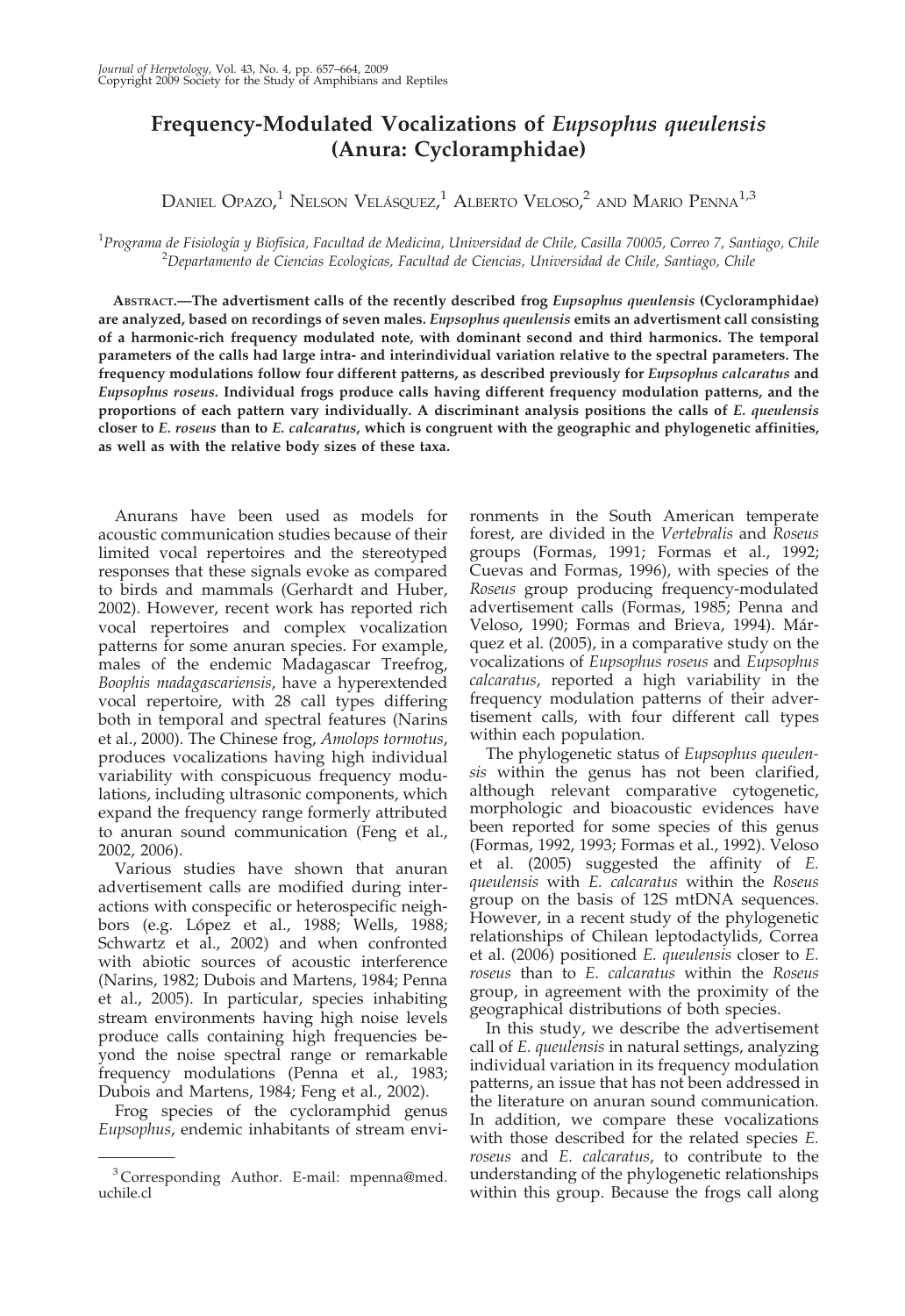creeks, we also characterized the background noise produced by the fast flowing water.

## MATERIALS AND METHODS

Advertisement calls of E. queulensis were recorded in the National Reserve Los Queules, VII Region, Chile (35°37'S, 72°21'W) on 18 October 2003. Advertisement calls emitted by seven males calling from inside burrows along the borders of a creek were recorded with a directional microphone (Sennheiser ME 66) at an estimated distance of 0.5–1.0 m from the burrow openings and stored on a digital recorder (Sony TC D10 PROII). Background noise produced by the creek was also recorded at the position of one burrow opening with an omnidirectional microphone (Realistic 33-3303, 8 mm diameter, 16 mm length). This microphone was calibrated before recording the background noise with a sound calibrator (Brüel and Kjær 4230), by fitting the microphone into the calibrator with a plastic bearing that adapted the 8-mm microphone diameter to the 12.5-mm opening of the sound calibrator. The 1 kHz tone produced by this device, having a root-mean-square sound pressure level (RMS SPL) of 93.8 dB, was recorded, and subsequently, the creek noise was recorded using the same recording level as for the calibration tone to calculate the noise RMS SPL. Air and substrate temperatures during the field recordings were 8.8–9.7 $\degree$ C and 11.4–12.0 $\degree$ C, respectively.

Vocalization and noise recordings were digitized with a Macintosh G4 computer using Peak 2.5.2 software at a 44.1 kHz sampling rate, using an anti-aliasing filter (FT6-2, Tucker-Davis Technologies) and an analog-digital interface (Motu 828). Oscillograms and power spectra (512 points, filter bandwidth 124 Hz) were obtained using the Raven 1.2 software (Cornell Laboratory of Ornithology) for at least 20 calls per subject. The parameters measured were as follows: (1) call duration (time from call onset to call end); (2) rise time proportion (time from call onset to time at which the peak amplitude occurred, expressed as percentage of the total call time);  $(3)$  lowest frequencies of the second and third harmonics (LF2 and LF3); (4) highest frequencies of the second and third harmonics (HF2 and HF3); and (5) intercall period (time between the onset of two successive calls). In addition, we established a frequency modulation pattern (FM) for each call analyzed. This was analyzed by measuring the frequency of the second harmonic in power spectra taken at three different times as follows:  $T_1$  was within the first 10th of the total duration of the signal;  $T_2$  was within the midportion of the signal, either at about the maximum

amplitude or at the maximum of the second harmonic if this occurred within this time period; and  $T_3$  was within the last 10th of the total duration of the signal. Frequency modulated calls were considered to occur when the value of the second harmonic differed by at least 7% between any of the frequency measurements at  $T_1$ ,  $T_2$ , and  $T_3$ . This percentage was chosen because it provided a reliable estimate of the shape of the sonograms. We used the second harmonic for this analysis because in most cases this was the spectral component having the largest amplitude. The calls were classified following the four FM patterns defined by Márquez et al. (2005) for E. calcaratus and E. roseus: upward-downward (UD); upward (U); downward (D); and flat (F). To compare intraindividual versus interindividual variation, we calculated coefficients of variation  $(CV =$  $100 \times SD/m$ ean) for the different call parameters within  $(CV_w)$  and among  $(CV_a)$  individuals (Márquez et al., 2005; Pröhl et al., 2007).

The spectral parameters of the advertisement calls of E. queulensis were compared to those of E. calcaratus and E. roseus reported by Marquez et al. (2005) with a discriminant analysis (Statistica version 6.0). The canonical scores obtained for each species were compared with a one-way ANOVA. In addition, the sizes of the three species were compared with a one-way ANOVA. For this purpose, the snout–vent lengths (SVL) were measured in a sample of 18 males of E. roseus and 18 E. calcaratus from the localities where the calls of these species were recorded by Márquez et al. (2005). The sample of E. queulensis corresponds to the SVL reported for seven males by Veloso et al. (2005). Means are given  $\pm$  1 SD.

### **RESULTS**

At the study site, males of E. queulensis called from inside burrows along the borders of a stream that produced considerable background noise. Advertisement calls were the only vocalizations heard at the study site and consisted of single notes rich in harmonics (Fig. 1), with different FM patterns (see below). In most vocalizations, the harmonics having the highest amplitudes corresponded to the second and third. The fourth and fifth harmonics were also clearly identified in most of the calls analyzed. However, the fundamental frequency had a very small amplitude (except in individual number 1) and, therefore, was not subjected to analysis. In the calls of individual number 1, the fundamental frequency was modulated between an average lowest and highest frequency of 532.0  $\pm$  13.4 Hz and 611.9  $\pm$  10.9 Hz, respectively. The acoustic parameters analyzed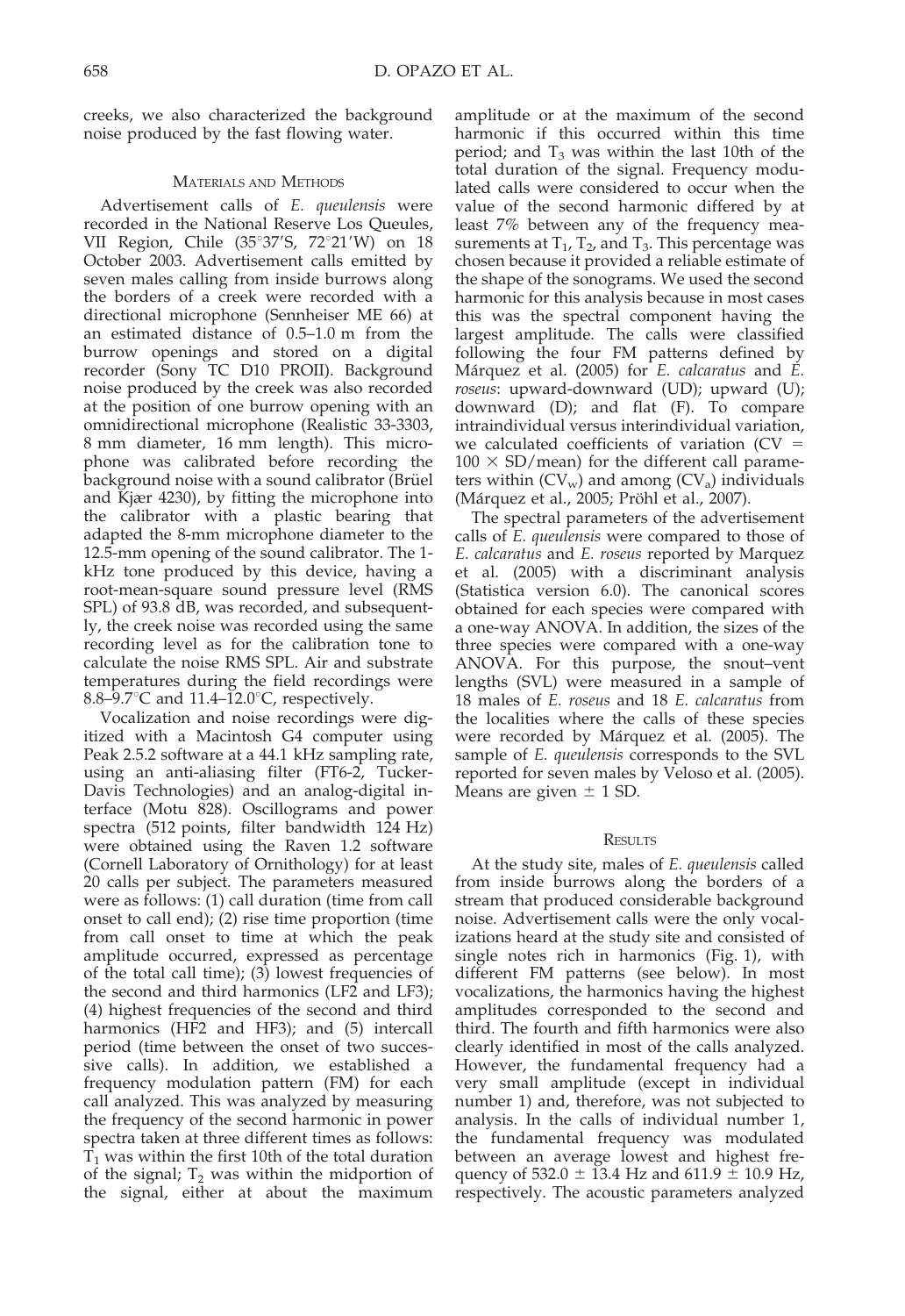

FIG. 1. Oscillogram (A), sonogram (B), and power spectra (C, D, and E) of an advertisement call of Eupsophus queulensis. Power spectra were taken at the times indicated by the white bars in (B). An averaged power spectrum of the background noise averaged over 4 sec, at an interval during which no frogs were calling in the vicinity produced by the creek is also shown (F). Filter bandwidth for the sonogram and power spectra was 124 Hz and FFT size 512 points.

for the advertisement calls of seven individuals are listed in Table 1.

The dominant harmonic of individual calls was calculated from the average amplitude of the most prominent spectral components (second and third) at  $T_1$ ,  $T_2$ , and  $T_3$ . The second was

the dominant harmonic for three animals (1, 2, and 3) in all the calls analyzed. This spectral peak was also dominant in 90.0% and 88.0% of the calls analyzed for two other individuals (4 and 6, respectively), and the third harmonic was dominant in 80.0% and 73.3% of the calls of two individuals (5 and 7, respectively). Overall, for 151 of the 197 calls analyzed  $(76.7%)$ , the second harmonic had the largest amplitude, whereas for 46 calls (23.3%), the third harmonic had the largest amplitude.

Intraindividual variations of the measured temporal parameters ( $CV_w$ : 7.6, 17.7, and 83.2%, for call duration, rise time, and intercall period, respectively) were greater than those of the spectral parameters, all having  $CV_w$  below 7%. Interindividual variations of the temporal parameters  $(>=20\%)$  were also greater than those of the spectral parameters  $\left( \langle 11\% \rangle \right)$ . Intercall period had the largest  $CV_a$  and  $CV_w$  (CV  $> 80\%$ ). The  $CV_a$  :  $CV_w$  ratios for most of the acoustic parameters were slightly above 1, with the exception of call duration, having a ratio of about 3 (Table 1).

The four FM patterns of the calls occurred in different proportions in the males of E. queulensis analyzed (Fig. 2). For five of seven individuals, the UD pattern was the most common, ranging between 56.5% and 95.0% of its calls, whereas for the other two individuals, the U and the D patterns predominated (63.3% and 76.7% of its calls, respectively). Overall, the highest proportion (62.4% of the calls) corresponded to the UD modulation pattern, whereas the U, D, and F modulation patterns occurred in 17.3%, 16.2%, and 4.1% of the calls analyzed, respectively. As presented in Table 2, one frog produced calls having the four FM patterns, three frogs emitted three FM patterns, and three frogs emitted two FM patterns.

The discriminant analysis performed on the spectral parameters of the advertisement calls of E. queulensis (LF2, HF2, LF3, and HF3), and the corresponding parameters of the calls of E. calcaratus and E. roseus reported by Márquez et al. (2005) yielded significant differences among species (Wilks'  $\lambda = 0.30; F_{8,80} = 8.34; P <$ 0.0001). Eupsophus queulensis is closer to E. roseus than to E. calcaratus, CV1 being the root accounting for most of the variation (Eigenvalue  $= 2.17$ ; explained variance  $= 97\%$ ). Only the Canonical Scores of CV1 were significantly different among species ( $F_{2,43}$  = 34.25; P < 0.0001). The Canonical Score of E. calcaratus differed significantly from E. roseus (Tukey's test:  $P < 0.001$ ) and E. queulensis (Tukey's test: P  $<$  0.001) and was similar between *E. roseus* and E. queulensis (Tukey's test:  $P = 0.66$ ). Among the parameters analyzed, only HF2 was relevant to discriminate among species (Wilks'  $\lambda = 0.44$ ;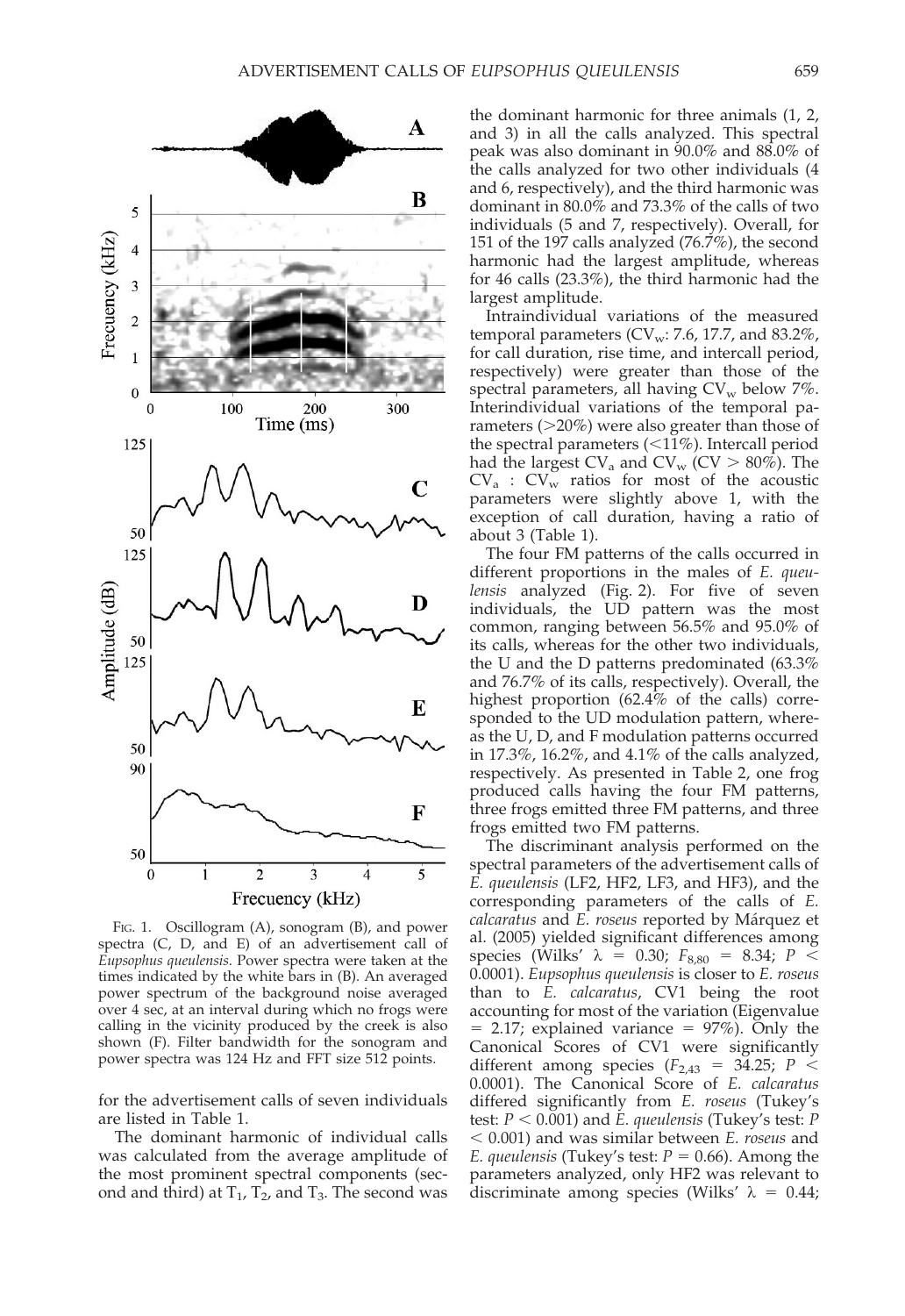TABLE 1. Temporal and spectral parameters of the advertisement calls of Eupsophus queulensis. Abbreviations: CD: call duration, RT: rise time, IC: intercall period, LF2: lowest frequency of the  $2^\circ$  harmonic, HF2: highest frequency of the  $2^{\circ}$  harmonic, LF3: lowest frequency of the  $3^{\circ}$  harmonic, HF3: highest frequency of the 3<sup>°</sup> harmonic.

| Acoustic parameter                                                         | Mean $\pm$ SD (Range)                                                                                                                                                                                      | $CV_{rr}$                                      | CV <sub>a</sub>                                  | $CV_{\alpha}/CV_{\alpha}$                    |
|----------------------------------------------------------------------------|------------------------------------------------------------------------------------------------------------------------------------------------------------------------------------------------------------|------------------------------------------------|--------------------------------------------------|----------------------------------------------|
| CD (msec)<br>$RT(\%)$<br>IC (sec)<br>$LF2$ (Hz)<br>HF2(Hz)<br>$LF3$ $(Hz)$ | $135 \pm 31 (46 - 182)$<br>$59.4 \pm 12.0$ (23.1–97.8)<br>$1.96 \pm 1.69$ (0.65–26.36)<br>$1040.6 \pm 65.3 (861.3 - 1205.9)$<br>$1210.2 \pm 124.8$ (947.5-1550.4)<br>$1557.4 \pm 88.9 \ (1292.0 - 1808.8)$ | 7.60<br>17.66<br>83.21<br>4.85<br>6.64<br>4.63 | 22.91<br>20.19<br>85.77<br>6.28<br>10.31<br>5.71 | 3.02<br>1.14<br>1.03<br>1.30<br>1.55<br>1.23 |
| HF3(Hz)                                                                    | $1818.4 \pm 183.5 (1464.3 - 2325.6)$                                                                                                                                                                       | 6.68                                           | 10.09                                            | 1.51                                         |

 $F_{8,80} = 9.35; P < 0.001$ ). Figure 3 shows a graph of CV1 and CV2 for the discriminant analysis performed.

The comparison performed on the SVL yielded significant differences among these three congeneric species  $(F_{2,40} = 5.12, P =$ 0.01). Eupsophus calcaratus was smaller than E. roseus (Tukey's test:  $P = 0.02$ ) and E. queulensis (Tukey's test:  $P = 0.04$ ), and the sizes of E. roseus and E. queulensis did not differ significantly (Tukey's test:  $P = 0.88$ ). Body sizes together with acoustical parameters for the calls of the three congeneric species are listed in Table 3.

The sound pressure level of the noise produced by the creek along which the burrows of E. queulensis are found, measured at the approximate calling position of one individual, was  $67.7 \pm 0.4$  dB RMS SPL, which corresponded to an average value obtained over four intervals lasting 4 sec each. The band-pass spectrum of this sound, with main energy components between about 200 and 2,000 Hz, had a maximum at about 550 Hz. Such spectral shape is also a characteristic of previous recordings of this type of noise (Penna et al., 2005).

#### **DISCUSSION**

Eupsophus queulensis emits an advertisement call consisting of a harmonic-rich single note, with dominant second and third harmonics, displaying four basic FM patterns. The temporal parameters measured in the advertisement calls of E. queulensis showed great variability relative to the spectral parameters. Intercall period has



FIG. 2. Oscillograms (A) and sonograms (B) of the four frequency modulation patterns in calls of Eupsophus queulensis. Abbreviations: UD: upward-downward; U: upward; D: downward; F: flat. The horizontal bar corresponds to 200 msec.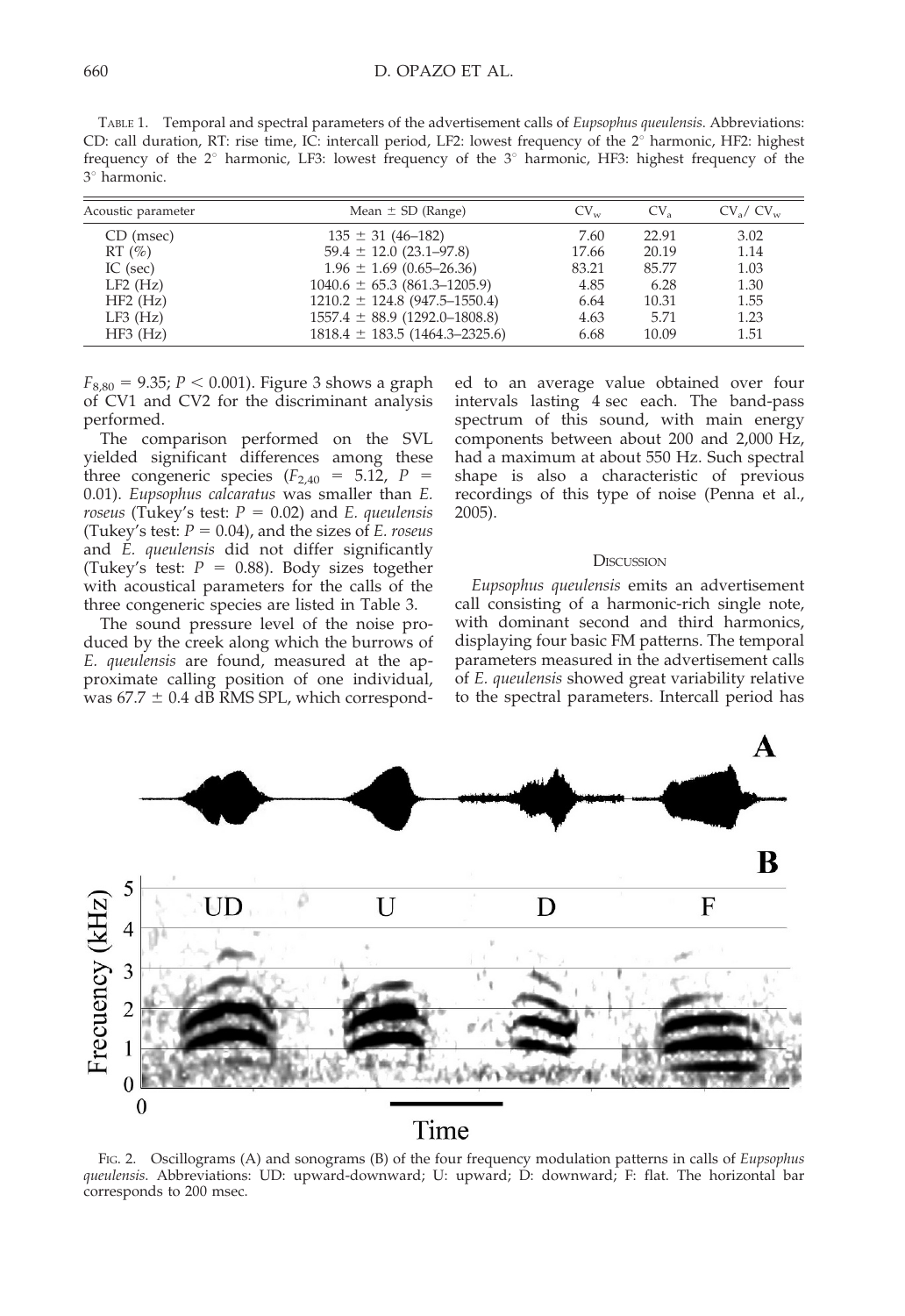TABLE 2. Proportions of frequency modulation types in the calls of seven males of Eupsophus queulensis. Abbreviations as Figure 2.

| Individual<br>(number of calls) | $UD(\%)$ | $U(\%)$ | $D(\%)$ | $F(\%)$ |
|---------------------------------|----------|---------|---------|---------|
| 1(24)                           | 83.3     | 0       | 16.7    | 0       |
| 2(23)                           | 56.5     | 4.3     | 21.7    | 17.4    |
| 3(30)                           | 36.7     | 63.3    | 0       | 0       |
| 4(20)                           | 85.0     | 10.0    | 0       | 5.0     |
| 5(20)                           | 95.0     | 5.0     | 0       | 0       |
| 6(50)                           | 74.0     | 22.0    | 0       | 4.0     |
| 7(30)                           | 20.0     | 0       | 76.7    | 3.3     |
| <b>TOTAL</b> (197)              | 62.4     | 17.3    | 16.2    | 4.1     |

the largest variation, having average  $CV_w$  and  $CV<sub>a</sub>$  above 80%, which contrasts with the low variability observed in the spectral parameters, with values below about 10% for both coefficients. Such larger variation in temporal relative to spectral parameters also occurs in other anurans (Gerhardt, 1991; Pröhl, 2003; Pröhl et al., 2007), including species of Eupsophus (Márquez et al., 2005).

The spectral parameters of the advertisement call of  $\overline{E}$ . queulensis, having low  $CV_{w}$ , could be considered static properties, as defined for these signals by Gerhardt (1991, 1994) as those having intraindividual coefficients of variation below 5%. Among the temporal parameters, rise time and intercall period have large high  $CV_{w}$ , corresponding to Gerhardt's dynamic properties, with intraindividual coefficients of variation above 10%. However, call duration, having the lowest intraindividual variability among the temporal properties, with an average  $CV_w$  of 7.6%, could be regarded as a static property. A low variability for this parameter has been reported for Hyla cinerea and Pseudacris crucifer (Gerhardt, 1991), which also produce singlenote advertisement calls. In addition, call duration had a  $CV_a$ :  $CV_w$  ratio of 3, well above the ratios measured for the other parameters, indicating that this is an individual trait for calling males. Such variation may be related to the different densities or background noise levels at which the different subjects called. Penna et al. (2005) reported that the duration of the advertisement call of males of E. calcaratus increased in response to synthetic calls or in the presence of continuous noises. The constancy of the spectral parameters measured suggests that these are features relevant for signal recognition, an attribute of static call properties (Gerhardt 1991, 1994). However, the variation in the FM patterns indicates that the spectral structure of these signals is highly plastic in E. queulensis.

In agreement with previous studies on other species of *Eupsophus* (Márquez et al., 2005), we found four FM patterns in the advertisement calls of E. queulensis: upward-downward (UD), upward  $(U)$ ; downward  $(D)$ ; and flat  $(F)$ . The UD pattern predominates in most individuals.



FIG. 3. Discriminant analysis for spectral parameters of the advertisement calls of Eupsophus queulensis, Eupsophus calcaratus, and Eupsophus roseus, showing canonical variables 1 and 2. The discriminant analysis was performed on four spectral parameters: lowest frequency of the second and third harmonics (LF2 and LF3) and highest frequency of the second and third harmonics (HF2 and HF3; see text).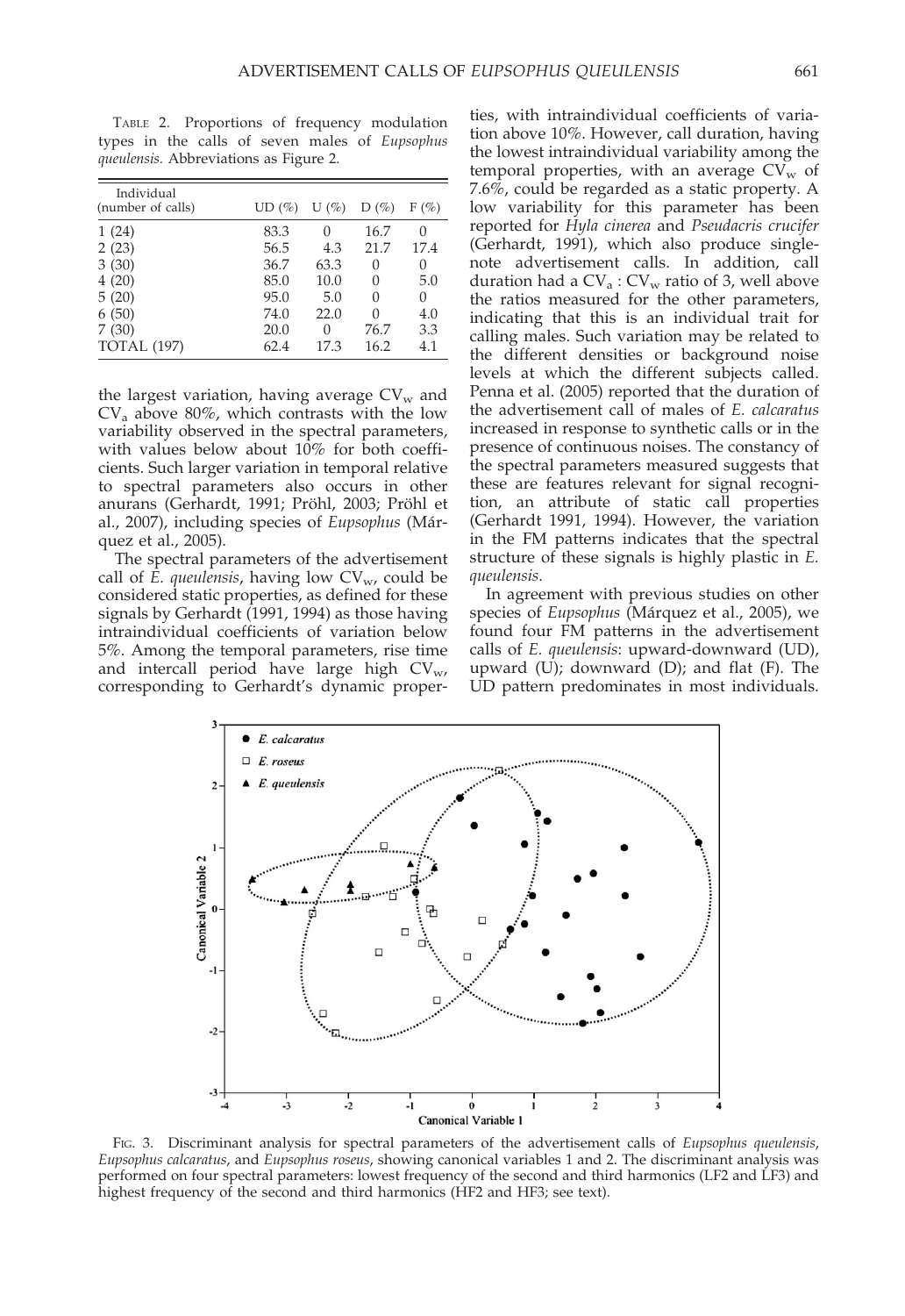TABLE 3. Comparison of body sizes and acoustical parameters of the calls of three species of Eupsophus. Averages, with ranges in parenthesis. Ns listed for CD apply to the five acoustical parameters. Abbreviations: SVL: snout-vent length. Other abbreviations as in Table 1. Acoustical parameters for Eupsophus roseus and Eupsophus calcaratus are from Márquez et al. (2005). SVLs of Eupsophus queulensis are from Veloso et al. (2005). SVLs of E. roseus and E. calcaratus were measured for individuals of the same populations studied by Márquez et al. (2005).

| Body size and acoustic<br>parameters | E. queulensis              | E. roseus                   | E. calcaratus               |
|--------------------------------------|----------------------------|-----------------------------|-----------------------------|
| SVL (mm)                             | $38.7 (34.0 - 41.7) N = 7$ | $38.2 (34.0 - 43.0) N = 18$ | $36.2$ (33.0–39.0) $N = 18$ |
| CD (msec)                            | $135(46-182) N = 7$        | $158(124-235) N = 18$       | 192 (112–262) $N = 24$      |
| $LF2$ $(Hz)$                         | 1040.6 (861.3-1205.9)      | 1037.4 (875.3–1298.2)       | 1170.0 (928.7-1351.5)       |
| HF2(Hz)                              | 1210.2 (947.5-1550.4)      | 1285.2 (1147.8-1428.6)      | 1486.1 (1286.1-1682.8)      |
| $LF3$ $(Hz)$                         | 1557.4 (1292.0–1808.8)     | 1618.5 (1194.4-1826.8)      | 1817.2 (1377.3-2038.3)      |
| HF3(Hz)                              | 1818.4 (1464.3–2325.6)     | 1871.0 (1503.1–2166.7)      | 2157.1 (1804.6–406.8)       |

In addition, in the current study, we show that males change FM patterns through time, in the absence of detectable changes in their social circumstances or acoustic environment. Playback experiments are needed to explore possible relationships between FM patterns and changes in the acoustic environment to which calling frogs are exposed.

High variability in the spectral features of signals has also been reported for the acoustical signals of species of Ranoidea, in particular for African racophorid and Asian ranid frogs (Narins et al., 2000; Feng et al. 2002, 2006). Our study extends the variability of acoustic signals to Telmatobiinae (Cycloramphidae, Frost et al 2006), a group of Hyloidea (Frost et al., 2006; Correa et al., 2006) from southern South America.

Environmental noise influences anuran vocalizations; in particular, a number of species inhabiting stream environments produce frequency-modulated calls (Penna et al., 1983, 2005; Feng et al., 2002). The presence of frequency-modulated patterns in the advertisement calls of E. queulensis contributes to generalize the extent of this association, which, however, is not absolute; FM-calls are also produced by species from environments other than streams and some stream inhabitants produce calls with no FM patterns (e.g., Márquez et al. 1996). The noise level of about 68 dB SPL measured at the calling site of one of the subjects analyzed in our study is a considerable interference to the human ear and is within the range of noise levels to which frogs are exposed in the temperate austral forest (Penna et al., 2005).

The comparative analysis of the vocalizations of E. queulensis with two other congeneric species shows that the advertisement calls of this frog are closer to E. roseus than to E. calcaratus. This result is congruent with the geographic distributional patterns of these frogs. E. queulensis, is found in latitude  $35^{\circ}59^{\prime}S$ (Veloso et al., 2005), closer to E. roseus (with a northern distributional limit at about latitude 37°S in the Cordillera of Nahuelbuta; Nuñez et al., 1999; Veloso and Navarro, 1988) than to E.  $calorants$ , which occurs south of latitude  $40^{\circ}$ S (Nuñez et al., 1999). Furthermore, our results agree with a molecular phylogeny showing close affinity between E. queulensis and E. roseus (Correa et al., 2006). The relationships reported here between the spectral parameters of the vocalizations of the three species in addition are in correspondence with their body sizes. Because of the inverse relationship between size and frequency of spectral components in anurans (reviewed in Gerhardt and Huber 2002), the similar spectral structure of the calls of E. roseus and E. queulensis is congruent with the similar size between these species. Correspondingly, E. calcaratus has a smaller size and spectral components centered at higher frequencies.

The similarity of the vocalizations of E. queulensis with those of other species of the Roseus group is indicative of a relatively recent phylogenetic divergence. Other species of the genus in addition to E. queulensis have restricted geographical ranges. The remarkable correspondence of these distributions with proposed forest refuges on the western slopes of the coastal cordillera during the last Pleistocenic glaciation (Eupsophus contulmoensis, Eupsophus insularis, Eupsophus migueli, Eupsophus septentrionalis, and E. queulensis), or with Araucaria forest within this geographic area, arisen during the postglacial warming Holocenic period (Eupsophus nahuelbutensis) (Villagrán, 1991, 2001; Vuilleumier, 1968), suggests that the divergence between species of this genus took place during these geological periods. Such divergence is likely to have followed a model of allopatric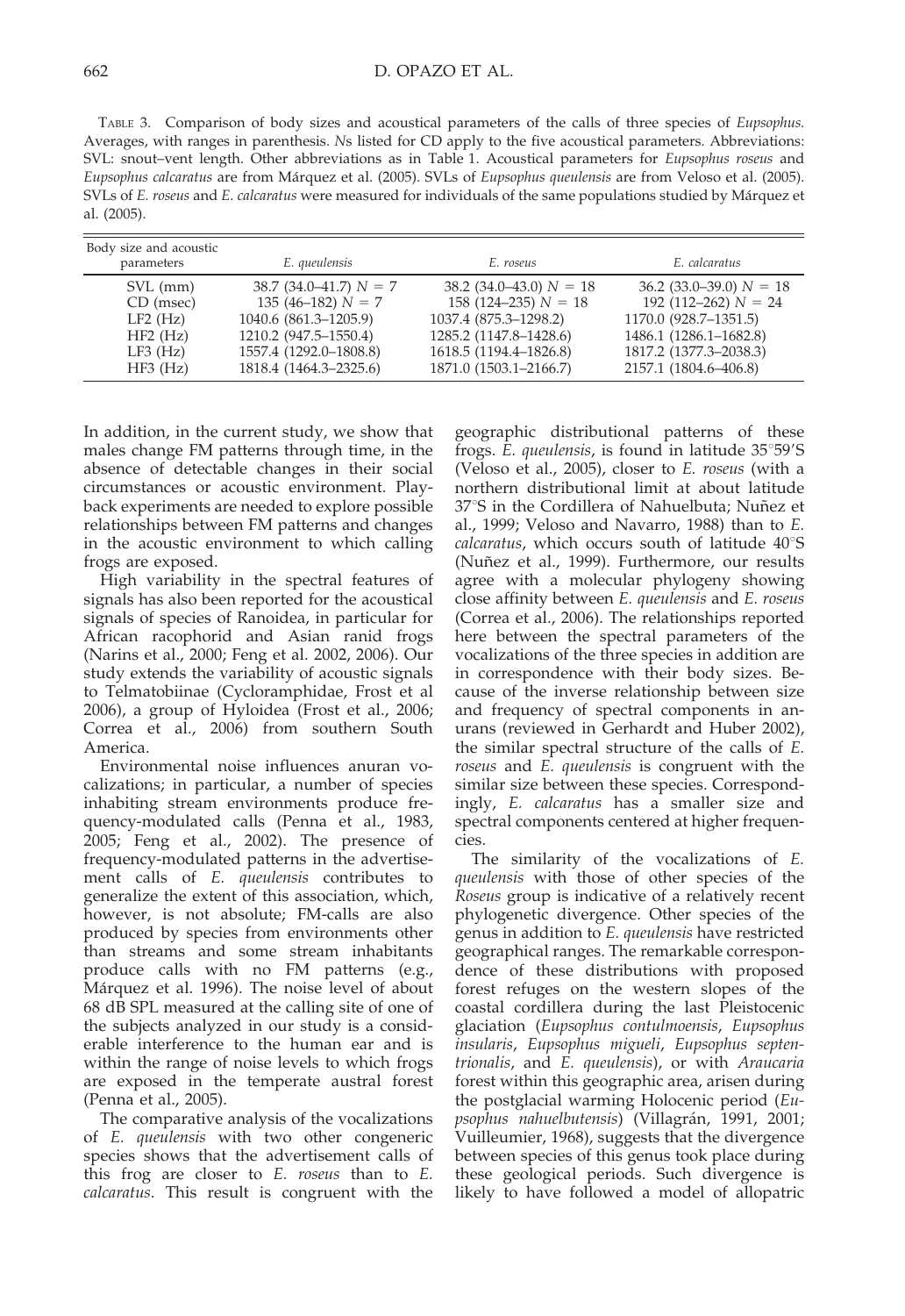speciation in isolation, as proposed by Penna and Veloso (1990) based on the vocal diversity shown by this group of vertebrates.

Acknowledgments.—This manuscript was prepared under the award of FONDECYT grant 1040830 to MP and CONICYT Fellowship D-21060849 to NV.

#### LITERATURE CITED

- CORREA, C., A. VELOSO, P. ITURRA, AND M. MÉNDEZ. 2006. Phylogenetic relationships of Chilean leptodactylids: a molecular approach based on mitochondrial genes 12S and 16S. Revista Chilena de Historia Natural 79:435–450.
- CUEVAS, C. C., AND J. R. FORMAS. 1996. Heteromorphic sex chromosomes in Eupsophus insularis (Amphibia: Anura: Leptodactylidae). Chromosome Research 4:467–470.
- DUBOIS, A., AND J. MARTENS. 1984. A case of possible vocal convergence between frogs and a bird in Himalayan torrents. Journal für Ornithologie 125:455–463.
- FENG, A. S., P. M. NARINS, AND C.-H. XU. 2002. Vocal acrobatics in a Chinese frog, Amolops tormotus. Naturwissenschaften 89:352–356.
- FENG, A. S., P. M. NARINS, C.-H. XU, W.-Y. LIN, Z.-L. YU, Q. QIU, Z.-M. XU, AND J.-X. SHEN. 2006. Ultrasonic communication in frogs. Nature 440:333–336.
- FORMAS, J. R. 1985. The voices and relationships of the Chilean frogs Eupsophus migueli and E. calcaratus (Amphibia: Anura: Leptodactylidae). Proceedings of the Biological Society of Washington 98:411– 415.
	- -. 1991. The karyotypes of the Chilean frogs Eupsophus emiliopugini and E. vertebralis (Amphibia: Anura: Leptodactylidae). Proceedings of the Biological Society of Washington 104:7–11.

. 1992. El cariotipo de la rana chilena Eupsophus contulmoensis (Anura: Leptodactylidae), con comentarios sobre la evolución cariológica del género Eupsophus. Boletín de la Sociedad de Biología de Concepción 63:77-82.

-. 1993. Allozymic and morphological differentiation between two South American frogs, genus Eupsophus (E. vertebralis and E. emiliopugini). Comparative Biochemistry and Physiology 106: 77–81.

- FORMAS, J. R., AND L. BRIEVA. 1994. Advertisement calls and relationships of the Chilean frogs E. contulmoensis and E. insularis (Amphibia: Anura: Leptodactylidae). Proceedings of the Biological Society of Washington 107:391–397.
- FORMAS, J. R., S. LACRAMPE, AND L. BRIEVA. 1992. Allozymic and morphological differentiation among three South American frogs, genus Eupsophus (E. roseus, E. insularis and E. contulmoensis). Comparative Biochemistry and Physiology 102:57–60.
- FROST, D. R., T. GRANT, J. N. FAIVOVICH, R. H. BAIN, A. HAAS, C. F. B. HADDAD, R. O. DE SA, A. CHANNING, M. WILKINSON, S. C. DONNELLAN, C. J. RAXWORTHY, J. A. CAMPBELL, B. L. BLOTTO, P. MOLER, R. C. DREWES, R. A. NUSSBAUM, J. D. LYNCH, D. M. GREEN, AND W. C. WHEELER. 2006. The amphibian tree of life.

Bulletin of the American Museum of Natural History 297:1–291.

- GERHARDT, H. C. 1991. Female mate choice in treefrogs: static and dynamic acoustic criteria. Animal Behaviour 42:615–635.
- -. 1994. The evolution of vocalizations in frogs and toads. Annual Review of Ecology and Systematics 25:293–324.
- GERHARDT, H. C., AND F. HUBER. 2002. Acoustic Communication in Insects and Anurans: Common Problems and Diverse Solutions. University of Chicago Press, Chicago.
- LOPEZ, P. T., P. M. NARINS, E. R. LEWIS, AND S. W. MOORE. 1988. Acoustically induced call modification in the White-Lipped Frog, Leptodactylus albilabris. Animal Behaviour 36:1295–1308.
- MÁRQUEZ, R., I. DE LA RIVA, AND J. BOSCH. 1996. Advertisement calls of three glass frogs from the Andean forests (Amphibia: Centrolenidae). Herpetological Journal 6:97–99.
- MÁRQUEZ, R., M. PENNA, P. MARQUES, AND J. P. DO AMARAL. 2005. Diverse types of advertisment calls in the frogs Eupsophus calcaratus and E. roseus (Leptodactylidae): a quantitative comparison. Herpetological Journal 15:257–263.
- NARINS, P. M. 1982. Effects of masking noise on evoked calling in the Puerto Rican Coqui (Anura: Leptodactylidae). Journal of Comparative Physiology A 147:439–446.
- NARINS, P. M., E. R. LEWIS, AND B. E. MCCLELLAND. 2000. Hyperextended call note repertoire of the endemic Madagascar Treefrog Boophis madagascariensis (Rhacophoridae). Journal of Zoology 250:283–298.
- NUÑEZ, J., A. ZÁRRAGA, AND J. R. FORMAS. 1999. New molecular and morphometric evidence for the validation of Eupsophus calcaratus and E. roseus (Anura: Leptodactylidae) in Chile. Studies on Neotropical Fauna and Environment 34:150–155.
- PENNA, M., AND A. VELOSO. 1990. Vocal diversity in frogs of the South American temperate forest. Journal of Herpetology 24:23–33.
- PENNA, M., S. CONTRERAS, AND A. VELOSO. 1983. Acoustical repertoires and morphological differences in the ear of two Alsodes species (Amphibia: Leptodactylidae). Canadian Journal of Zoology 61:2369–2376.
- PENNA, M., H. POTTSTOCK, AND N. VELASQUEZ. 2005. Effect of natural and synthetic noise on evoked vocal responses in a frog of the temperate austral forest. Animal Behaviour 70:639–651.
- PRÖHL, H. 2003. Variation in male calling behaviour and relations to male mating success in the Strawberry Poison Frog (Dendrobates pumilio). Ethology 109:273–290.
- PRÖHL, H., S. HAGEMANN, J. KARSCH, AND G. HÖBEL. 2007. Geographic variation in male sexual signals in Strawberry Poison Frogs (Dendrobates pumilio). Ethology 113:825–837.
- SCHWARTZ, J. J., B. W. BUCHANAN, AND H. GERHARDT. 2002. Acoustic interactions among male Gray Treefrogs, Hyla versicolor, in a chorus setting. Behavioral Ecology and Sociobiology 53:9–19.
- VELOSO, A., AND J. NAVARRO. 1988. Lista sistemática y distribución geográfica de anfibios y reptiles de Chile. Bollettino del Museo Regionale di Scienze Naturali di Torino 6:481–539.